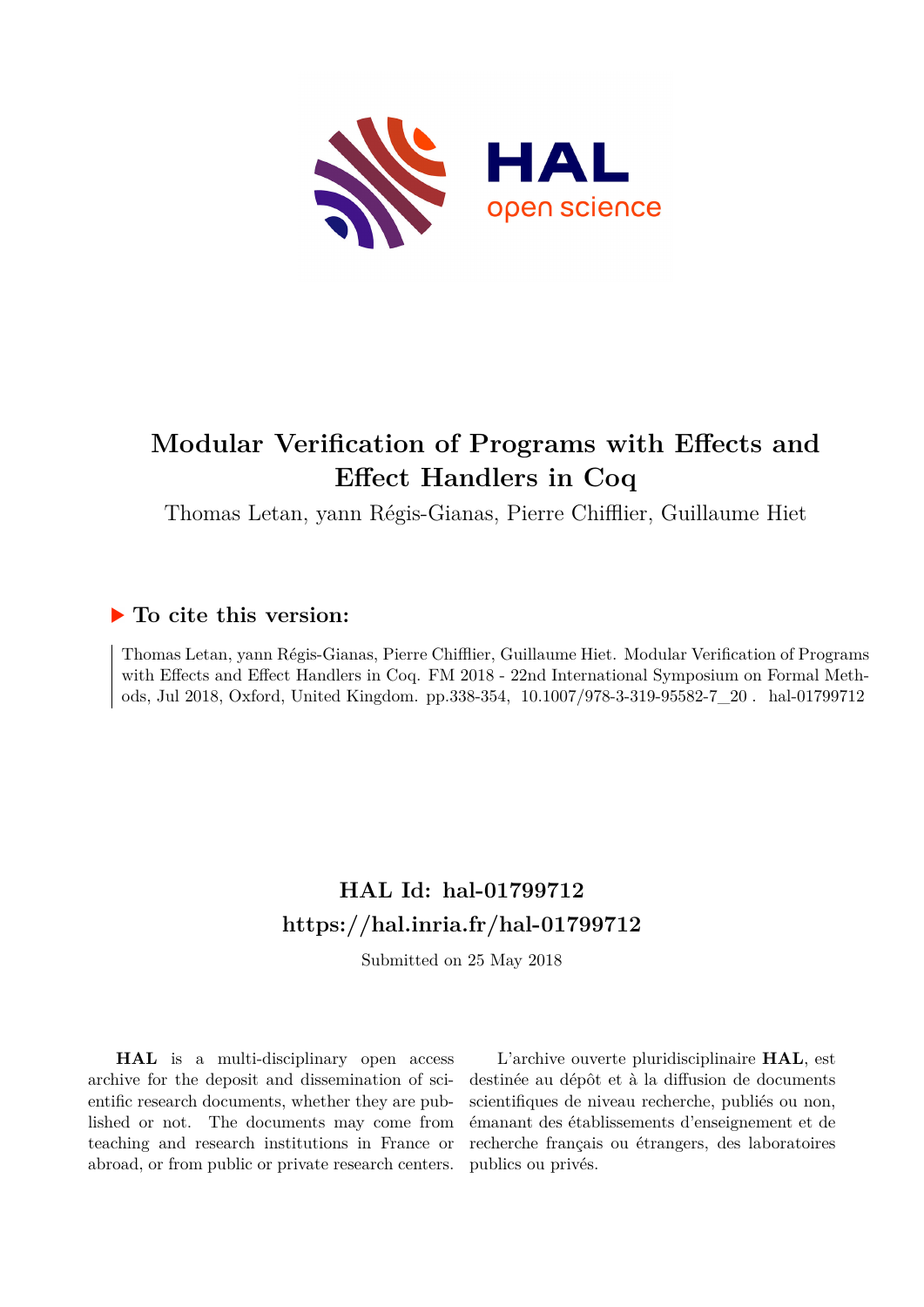## Modular Verification of Programs with Effects and Effect Handlers in Coq

Thomas Letan<sup>1,2</sup>, Yann Régis-Gianas<sup>3,4</sup>, Pierre Chifflier<sup>1</sup>, and Guillaume Hiet<sup>2</sup>

<sup>1</sup> French Network Information Security Agency (ANSSI)

<sup>2</sup> CentraleSupélec, Inria Rennes – Bretagne Atlantique, IRISA-D1

<sup>3</sup> Univ Paris Diderot, Sorbonne Paris Cité, IRIF/PPS, UMR 8243 CNRS

<sup>4</sup> PiR2, Inria Paris-Rocquencourt

Abstract. Modern computing systems have grown in complexity, and the attack surface has increased accordingly. Even though system components are generally carefully designed and even verified by different groups of people, the composition of these components is often regarded with less attention. This paves the way for "architectural attacks", a class of security vulnerabilities where the attacker is able to threaten the security of the system even if each of its components continues to act as expected. In this article, we introduce FreeSpec, a formalism built upon the key idea that components can be modelled as programs with algebraic effects to be realized by other components. FreeSpec allows for the modular modelling of a complex system, by defining idealized components connected together, and the modular verification of the properties of their composition. In addition, we have implemented a framework for the Coq proof assistant based on FreeSpec.

## 1 Introduction

A typical computing platform is made of dozens of hardware components, and some of them execute complex software stacks. In this context, building a secure computing system with respect to a given security policy remains challenging, because attackers will leverage any vulnerability they can find. Both local component flaws and components composition inconsistencies, that is, a mismatch between requirements assumed by some client components and the actual guarantees provided by others, can be used by attackers.

The latter scenario may lead to a situation where every component seems to be working as expected, but their composition creates an attack path. We name this class of security vulnerabilities "architectural attacks" [1]. Over the past decade, many critical vulnerabilities affecting computing systems, in particular those relying on the x86 architecture, have raised awareness about the threat posed by architectural attacks. Figure 1 summarizes several significant attacks [2,3,4,5,6,7] inside an idealized view of an x86 computing platform. In all cases, the vulnerability was rooted in an inconsistency in the components' composition.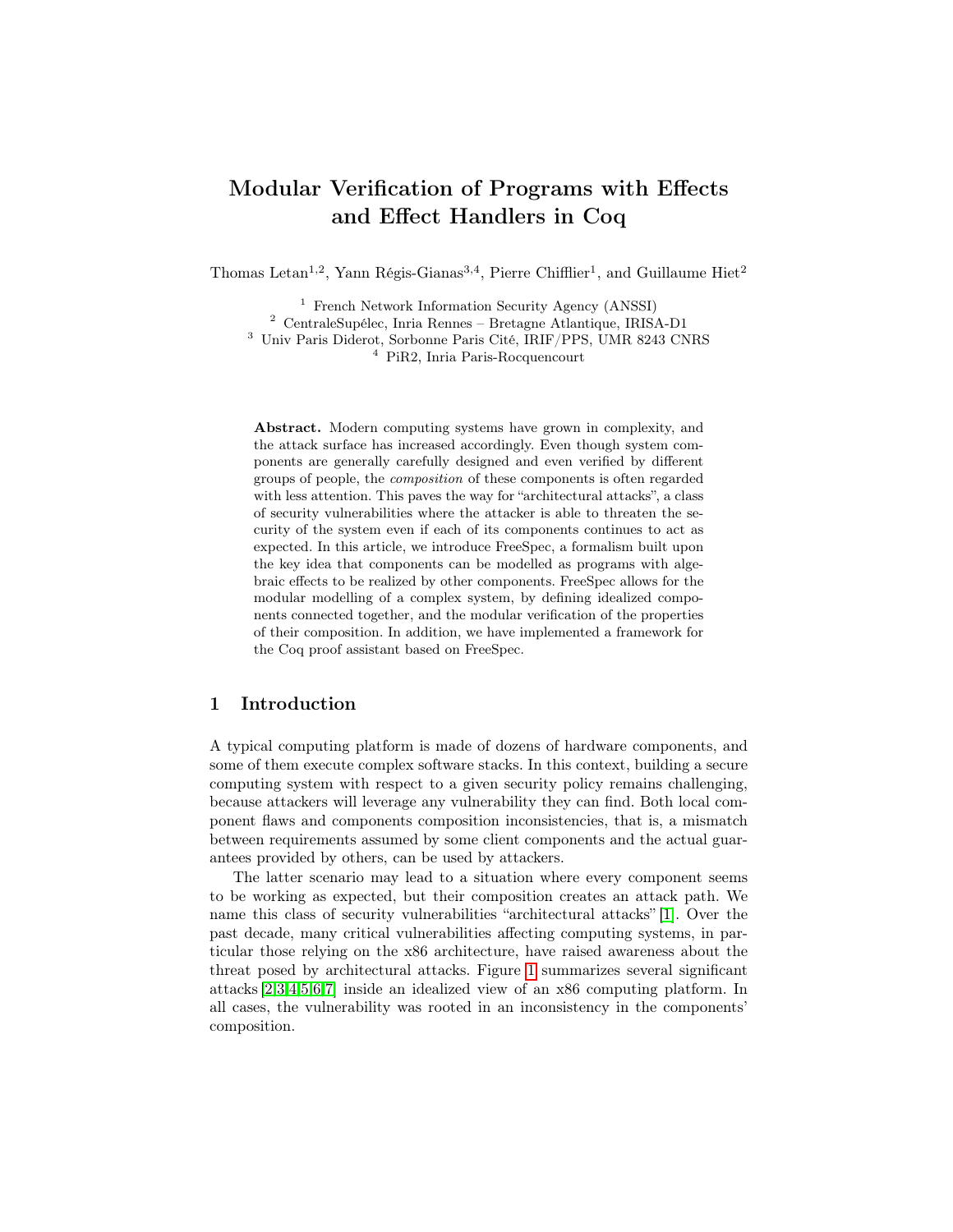

Fig. 1: Idealized x86 Computing Platform

The isolation of the System Management Mode (SMM) code by the hardware architecture is a good example to illustrate the threat posed by architectural attacks. The SMM is the most privileged execution mode of x86 CPU. Its purpose is to provide an "isolated processor environment that operates transparently to the operating system" [8] to execute so-called SMM code provided by the computer manufacturer. Since the SMM code is the most privileged software component executed by an x86 CPU, it is a desirable target for an attacker. The SMM code is stored in a dedicated memory region within the system memory, called the SMRAM; it is expected that only a CPU in SMM can access the SMRAM. In particular, the Memory Controller Hub (MCH) [9] provides a security mechanism to that end. In 2009, Duflot et al. [3] and Wojtczuk et al. [2] have independently shown that the cache could be used to circumvent this protection. The countermeasure required adding a new security mechanism to the CPU, meaning only computers produced after 2009 are protected against this particular vulnerability.

For many years, industrial manufacturers [10,11] and researchers [12,13] have aimed to formally specify and verify hardware architectures. However, verifying properties of existing computing platforms poses significant challenges, because they tend to be both complex and under-specified; we are not aware of any model of an existing and broadly used computing system that is comprehensive in terms of its hardware and software components. Unfortunately, such a model is a prerequisite to verify a computing platform in terms of architectural attacks. The Coq proof assistant [14] has proven to be effective to model specific hardware components [15,16,13,17]. It provides a rich specification language, tools to write machine-checked proofs and a mechanism to derive executable programs to experimentally validate models. The scale of the task dictates several require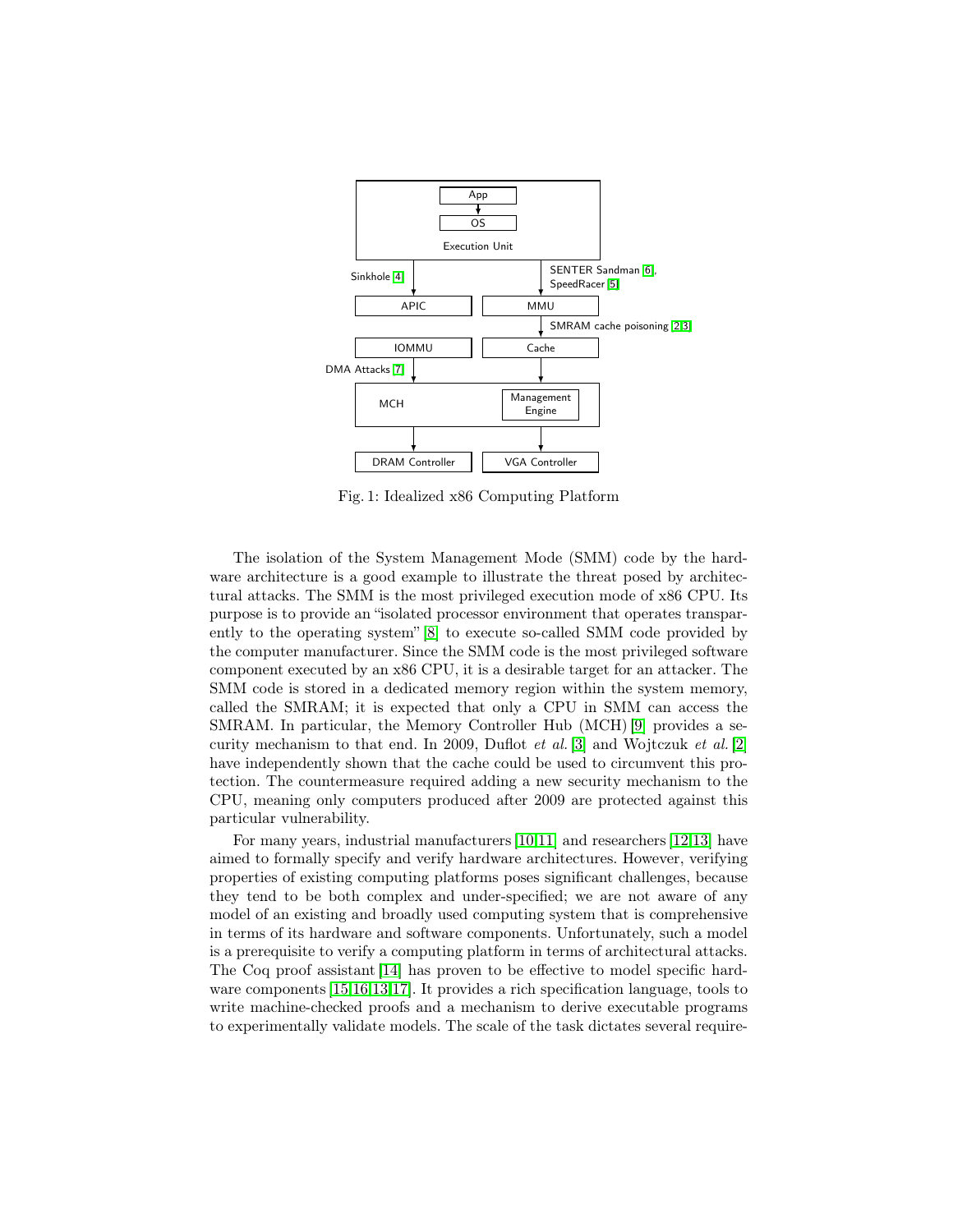ments regarding the formalism to adopt in this particular case. It must allow for considering independently each component of our system, before composing them to conclude about the properties of the system as a whole.

This objective is reminiscent of the programming language problematic to model and verify large programs with side effects. Reasoning about side effects in purely functional languages such as Gallina, the Coq specification language, is difficult, firstly because they require somehow taking into account an outer stateful environment and secondly, because the composition of stateful computations is not well-handled by traditional (monadic) approaches. Algebraic effects and handlers [18] are a generic approach overcoming this double challenge. They allow modelling large classes of effects (e.g., exception, state, non-determinism) and to compose effects within purely functional programs, while deferring the realizations of these effects to dedicated handlers.

In this paper, we aim to show how a variant of algebraic effects based on Free monads can be used to reason about large systems, by modelling their components as effect handlers. Our contribution is threefold:

- We propose an approach which leverages the key concepts of algebraic effects and handlers to model and to verify each component of a computing system independently, while providing the necessary abstractions to compose these components in order to verify the properties of the resulting system.
- We have implemented FreeSpec 5 , a framework for the Coq proof assistant to *modularly* verify programs with effects and effects handlers with our approach.
- We have modelled and verified a simplified MCH with FreeSpec, in a first step towards illustrating how our formalism can be leveraged to tackle our initial objective, that is modelling and verifying computing platforms.

The rest of the paper proceeds as follows. We describe how we model components in terms of programs with effects and effect handlers (Section 2) and we introduce so-called abstract specifications to verify their respective properties (Section 3). We also discuss the current limitations of our approach in terms of components connection; FreeSpec works well with tree of components, when more complex connection patterns require more investigation. To illustrate our definitions, we use a running example in the form of the specification and verification of a simplified MCH. Then, we discuss how the different levels of composition of FreeSpec can be leveraged to scale the modelling and verification work for larger systems (Section 4). Finally, we detail how FreeSpec is in line with an ongoing effort to modularly verify both large systems and programs with effects (Section 5).

## 2 Modelling Programs with Effects

The first objective of FreeSpec is to incrementally model a complex system, one component at a time. To do so, we use the key concepts of algebraic effects

<sup>5</sup> FreeSpec has been released as a free software, under the terms of the GPLv3. [https:](https://github.com/ANSSI-FR/FreeSpec) [//github.com/ANSSI-FR/FreeSpec](https://github.com/ANSSI-FR/FreeSpec)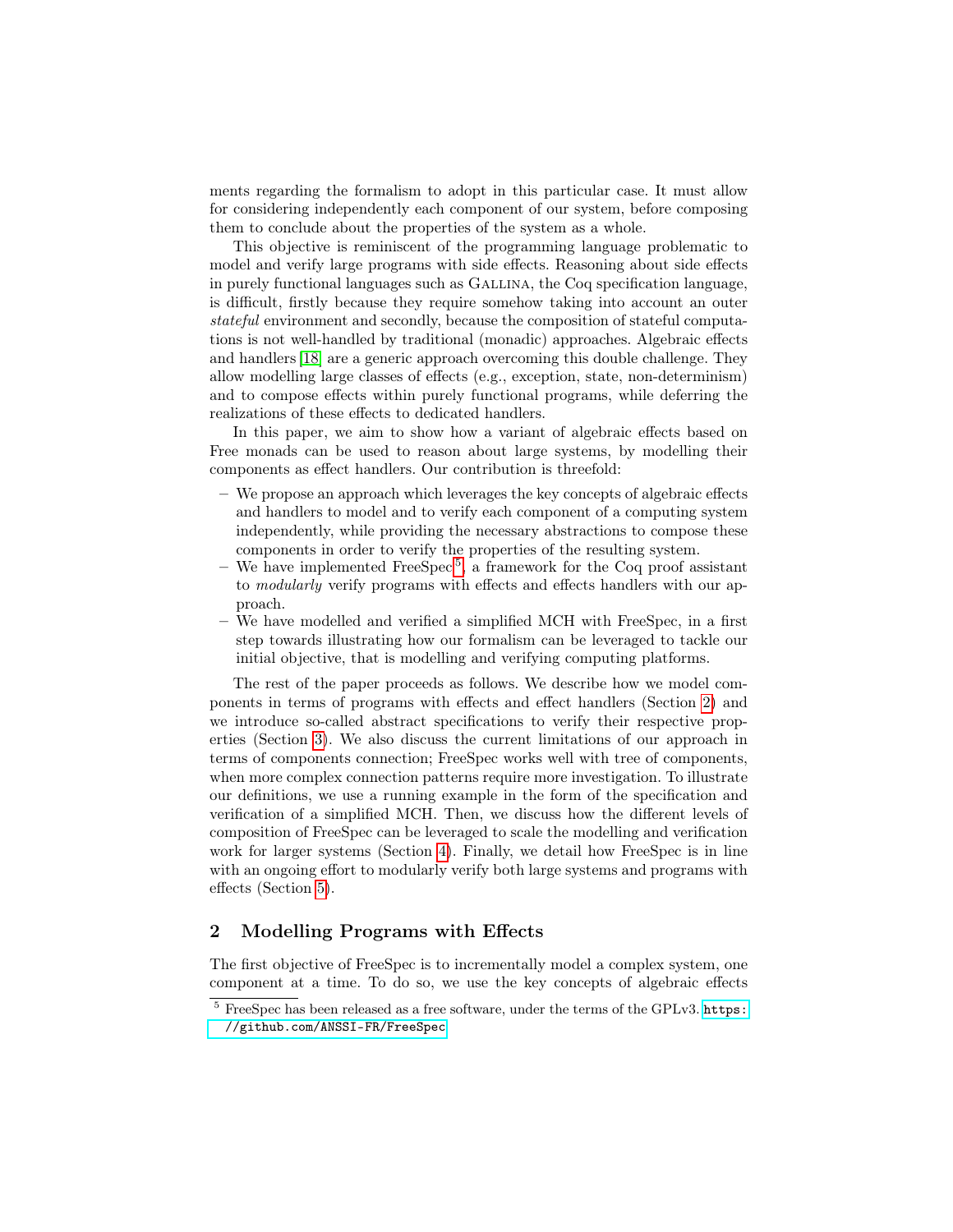and effect handlers, implemented with a variant of the Free monad called the Program monad as defined in the operational package of Haskell [19].

This section and the one afterwards proceed through a running example: a minimalist Memory Controller Hub (MCH) of the x86 hardware architecture. The MCH acts as a dispatcher for the CPU memory accesses; in our case, to the VGA controller or the DRAM controller. The MCH takes part in the isolation of the SMRAM, that is the special-purpose memory region inside the system memory which contains the SMM code. If correctly configured, the MCH will reroute any memory access which targets the SMRAM to the VGA controller, if this access is done by a CPU in another execution mode than SMM.

### 2.1 Interface of Effects

Within a computing system, interconnected components communicate through interfaces. A component which exhibits an interface receives computational requests from other components; it handles these requests by computing their results and sending the latter back to the client component. In FreeSpec, a computational request is modelled with an effect, that is a symbolic value which represents the request and its potential result.

Thereafter, we often define sets of values, and interfaces in particular, in terms of functions to construct these values. These functions are called "constructors" 6 , and they have mutually exclusive images, i.e. it is not possible to construct the same value with two different constructors. For  $\mathcal I$  an interface, we denote by  $\mathcal{I}|_{\mathcal{A}} \subseteq \mathcal{I}$  the subset of effects whose results belong to a set  $\mathcal{A}$ .

Example 1 (MCH Interfaces) The VGA and the DRAM controllers exhibit a similar interface which allows reading and writing into a memory region. Their interfaces are denoted by IVGA and IDRAM respectively. Let *Loc* be the set of memory locations and *Val* the set of values stored inside the memory region. We use the value () to model effects without results (similarly to the void keyword in an imperative language). We define  $\mathcal{I}_{\text{DRAM}}$  (respectively  $\mathcal{I}_{\text{VGA}}$ ) with two constructors:

- $-$ **Read**<sub>DRAM</sub> :  $\text{Loc} \rightarrow \text{I}_{\text{DRAM}}|_{\text{Val}}$
- $-$  Write<sub>DRAM</sub> :  $\mathcal{L}oc \rightarrow \mathcal{V}al \rightarrow \mathcal{I}_{\text{DRAM}}|_{\mathcal{U}(\lambda)}$

 $Then, \mathcal{I}_{\text{DRAM}} = \mathcal{I}_{\text{DRAM}}|_{\{(i)\}} \cup \mathcal{I}_{\text{DRAM}}|_{\nu_{\text{all}}}, \text{ and } \text{Read}_{\text{DRAM}}(l) \in \mathcal{I}_{\text{DRAM}}|_{\nu_{\text{all}}}$ is an effect that describes a memory access to read the value  $v \in V$  as stored at the location  $l \in \text{Loc}.$ 

The MCH interface is similar, but it distinguishes between privileged and unprivileged accesses. It also provides one effect to lock the SMRAM protection mechanism, i.e. it enables the SMRAM isolation until the next hardware reset. We define the set  $\text{Priv} \triangleq \{ \text{smm}, \text{unprivileged} \}$  to distinguish between privileged memory accesses made by a CPU in SMM and unprivileged accesses made the

<sup>&</sup>lt;sup>6</sup> In this article, functions are written in bold. In addition, constructors begin with a capital letter.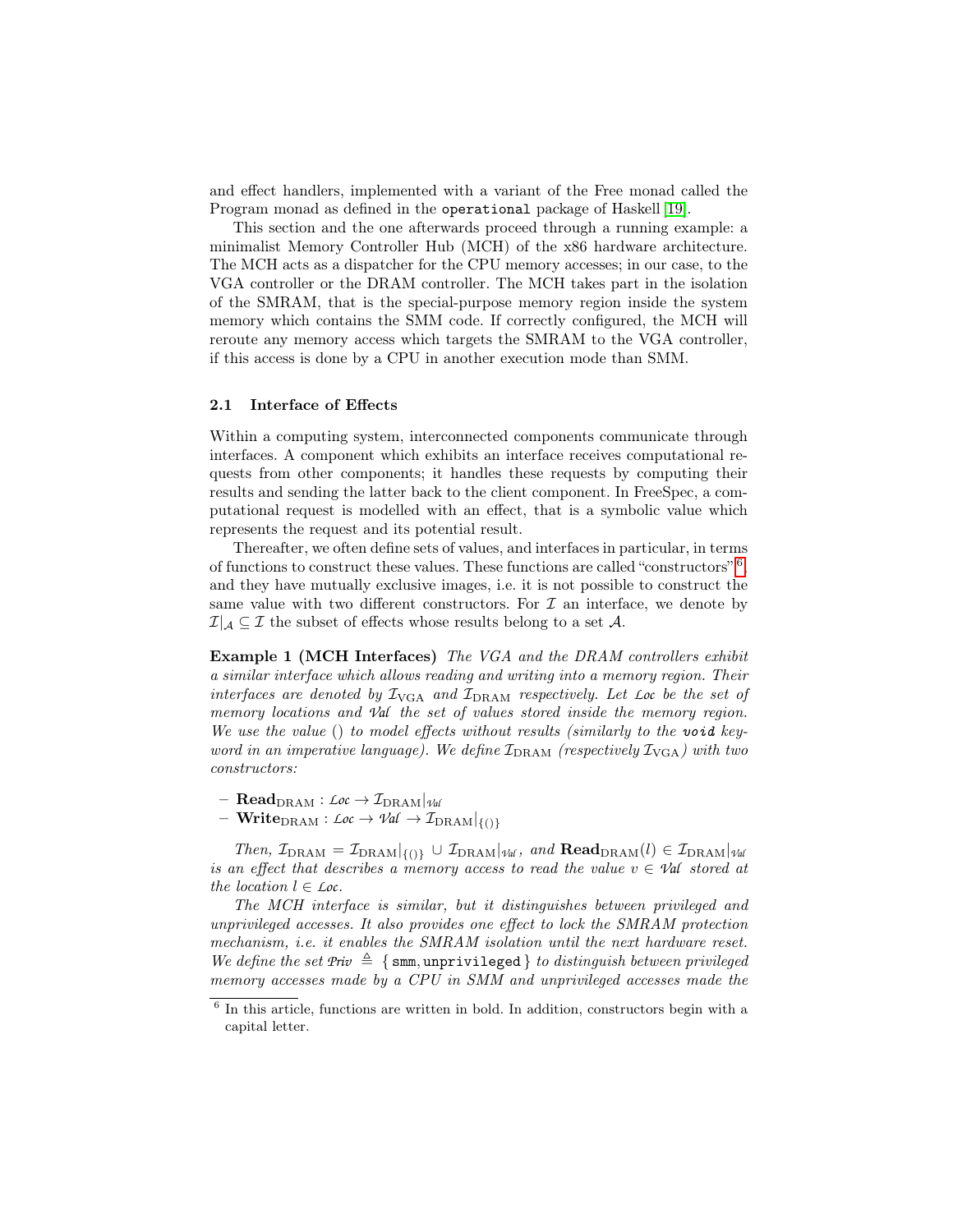rest of the time. The MCH interface, denoted by  $\mathcal{I}_{MCH}$ , is defined with three constructors:

- $-$ **Read**<sub>MCH</sub> : *Loc*  $\rightarrow$  *Priv*  $\rightarrow$  *L*<sub>MCH</sub> $|v_{dd}|$
- $-$  Write<sub>MCH</sub> : *Loc*  $\rightarrow$  *Val*  $\rightarrow$  *Priv*  $\rightarrow$  *I*<sub>MCH</sub> $|_{\{()\}}$
- $-$  Lock :  $\mathcal{I}_{\text{MCH}}|_{\{()\}}$

#### 2.2 Operational Semantics for Effects

An effect corresponds to a computational request made to an implementation of a given interface. For a given computational request, we define its operational semantics to compute its result. Ultimately, we will model a component as an operational semantics for all the effects of its interface. Since operational semantics are defined using a purely functional language, they always compute the same result for a given effect, which is inconsistent with the stateful aspect of hardware components. Thus, an operational semantics produces not only a result, but also a new operational semantics, which encapsulates the new state of the component.

**Definition 1 (Operational Semantics).** We write  $\Sigma_{\mathcal{I}}$  for the set of operational semantics for a given interface  $I$ , defined co-inductively as

$$
\Sigma_{\mathcal{I}} \triangleq \{ \sigma \, | \, \sigma : \forall \mathcal{A}, \mathcal{I}|_{\mathcal{A}} \to \mathcal{A} \times \Sigma_{\mathcal{I}} \}.
$$

An operational semantics  $\sigma \in \Sigma_{\mathcal{I}}$  is a function which, given any effect of  $\mathcal{I}$ , produces both a result which belongs to the expected set and a new operational semantics to use afterwards.

A component may use more than one interface. For instance, the MCH of our running example can access the system memory and the memory shared by the VGA controller. But an operational semantics is defined for only one interface. In FreeSpec, we solve this issue by composing interfaces together to create new ones.

**Definition 2** (Interfaces Composition). Let I and J be two interfaces.  $\oplus$  is the interface composition operator, defined with two constructors:

- $\text{ InL}: \forall A, \mathcal{I}|_{\mathcal{A}} \rightarrow (\mathcal{I} \oplus \mathcal{J})|_{\mathcal{A}}$
- $\text{InR}: \forall \mathcal{A}, \mathcal{J}|_{\mathcal{A}} \rightarrow (\mathcal{I} \oplus \mathcal{J})|_{\mathcal{A}}$

The resulting interface  $\mathcal{I} \oplus \mathcal{J}$  contains the effects of both  $\mathcal{I}$  and  $\mathcal{J}$ , wrapped into either InL or InR constructors, defined to preserve the effects results sets.

Example 2 (VGA and DRAM Composition) We consider  $\mathcal{I}_{\text{DRAM}} \oplus \mathcal{I}_{\text{VGA}}$ . Then,  $\text{InL}(Read_{\text{DRAM}}(l)) \in (\mathcal{I}_{\text{DRAM}} \oplus \mathcal{I}_{\text{VGA}})|_{\text{Val}}$  is an effect that describes a read access targeting the DRAM controller, whereas  $\text{InR}(\text{Write}_{\text{VGA}}(l, c)) \in$  $(\mathcal{I}_{\text{DRAM}} \oplus \mathcal{I}_{\text{VGA}})|_{\{(i)\}}$  is an effect that describes a write access targeting the VGA controller.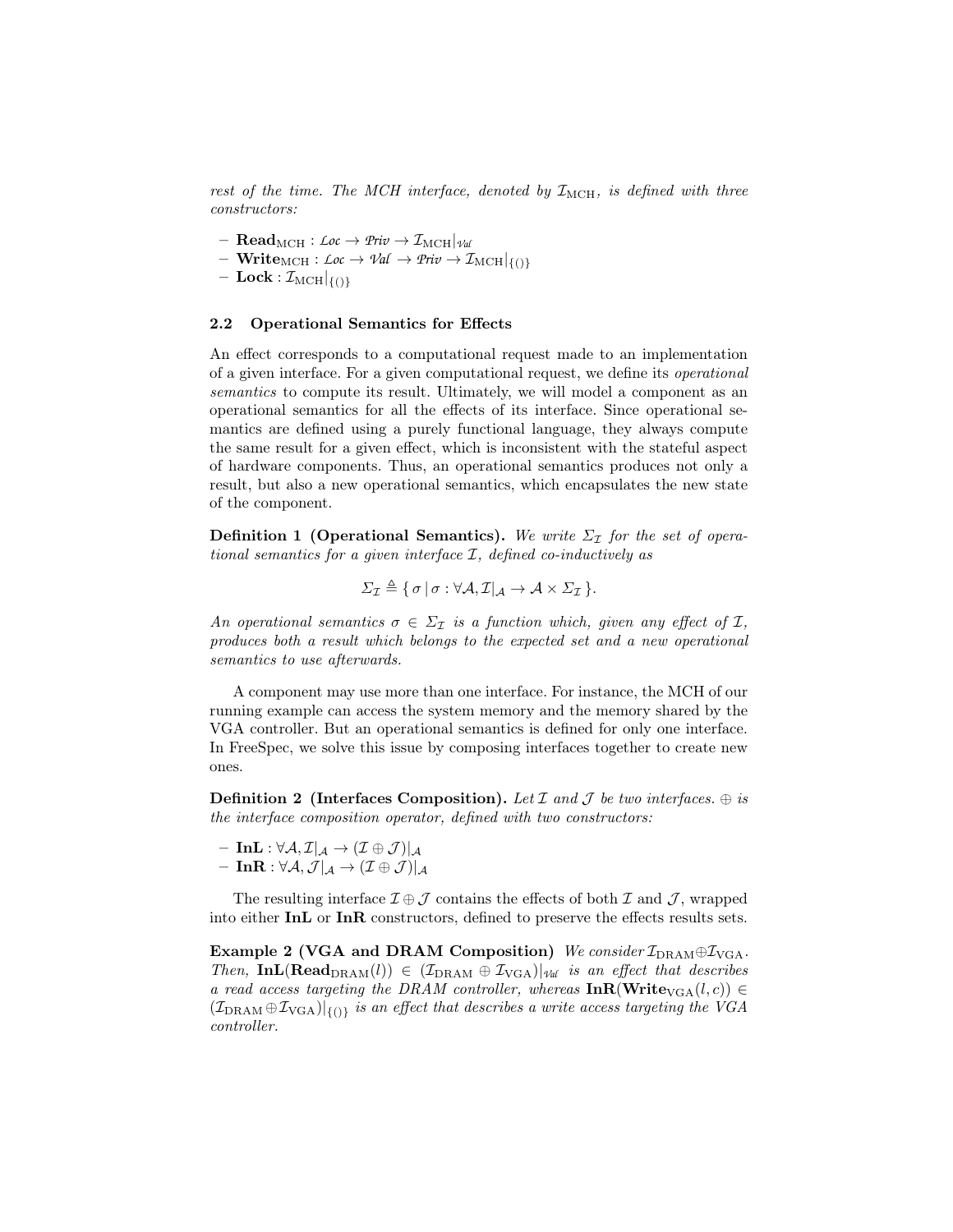Using  $\oplus$ , we can compose several interfaces together. We then need another composition operator, this time for operational semantics. We compose operational semantics together to construct a new operational semantics for the composed interface.

**Definition 3** (Operational Semantics Composition). Let  $\mathcal{I}$  and  $\mathcal{J}$  be two interfaces,  $\sigma_i \in \Sigma_{\mathcal{I}}$  and  $\sigma_j \in \Sigma_{\mathcal{I}}$  be two operational semantics dedicated to these interfaces. In this article, we use the  $\lambda$ -calculus abstraction notation for functions.  $\otimes$  is the composition operator for operational semantics, defined as

$$
\sigma_i \otimes \sigma_j \triangleq \lambda e. \begin{cases} (x, \sigma'_i \otimes \sigma_j) \text{ when } e = \textbf{InL}(e_i) \text{ and } \sigma_i(e_i) = (x, \sigma'_i) \\ (x, \sigma_i \otimes \sigma'_j) \text{ when } e = \textbf{InR}(e_j) \text{ and } \sigma_j(e_j) = (x, \sigma'_j) \end{cases}
$$

The definition of ⊗ has an important impact over what we can specify in FreeSpec. Handling an effect of I (respectively J) does not interfere with  $\sigma_i$ (respectively  $\sigma_i$ ). As a consequence, we can only specify as-is trees of components, while graphs with, for instance, cycles or forward edges are still out of scope. This is the main limitation of FreeSpec, but its incidence is abated because computing platforms are often designed as a hierarchical succession of layers.

### 2.3 The Program Monad

Modelling programs with side effects in purely functional languages such as Gallina (the Coq specification language) or Haskell is usually achieved thanks to monads [20]. FreeSpec leverages a variant of the Free monad called the Program monad [19] to model programs with effects. Operational semantics play the role of operational [19] interpreters. We write  $P_{\mathcal{I}}(\mathcal{A})$  for the set of programs with effects which belongs to  $I$ , modelled thanks to the Program monad, and whose result belongs to a set A.

**Definition 4 (Program Monad).**  $P_{\mathcal{I}}(\mathcal{A})$  is defined with three constructors:

- Pure :  $A \rightarrow P_{\mathcal{I}}(A)$
- $-$  Bind :  $\forall \mathcal{B}, P_{\mathcal{I}}(\mathcal{B}) \rightarrow (\mathcal{B} \rightarrow P_{\mathcal{I}}(\mathcal{A})) \rightarrow P_{\mathcal{I}}(\mathcal{A})$
- Request :  $\mathcal{I}|_{\mathcal{A}} \to P_{\mathcal{I}}(\mathcal{A})$

These constructors allow for the construction of values which act similarly to abstract syntax trees to model programs with effects. On the one hand, Pure and Request are comparable to the leaves of a syntax tree and model atomic computations; Pure models local computations, whereas Request models deferring a computational request to a handler and waiting for its result. On the other hand, **Bind** (denoted by the infix operator  $\gg$  afterwards) models the control flow of a program with effects, like the abstract syntax tree nodes would. It defines how the result of one computation determines the following ones.

**Example 3 (Copy)** We define copy :  $\text{Loc} \rightarrow \text{Loc} \rightarrow P_{\text{IDRAM}}(\{()\})$  such that  $\mathbf{copy}(l, l')$  models a program with effects that returns no result, but copies the value  $v$  stored at the memory location  $l$  inside the memory location  $l'$ .

 $\textbf{copy}(l,l') \triangleq \textbf{Request}(\textbf{Read}_{\text{DRAM}}(l)) \ggg \lambda v.\textbf{Request}(\textbf{Write}_{\text{DRAM}}(l',v))$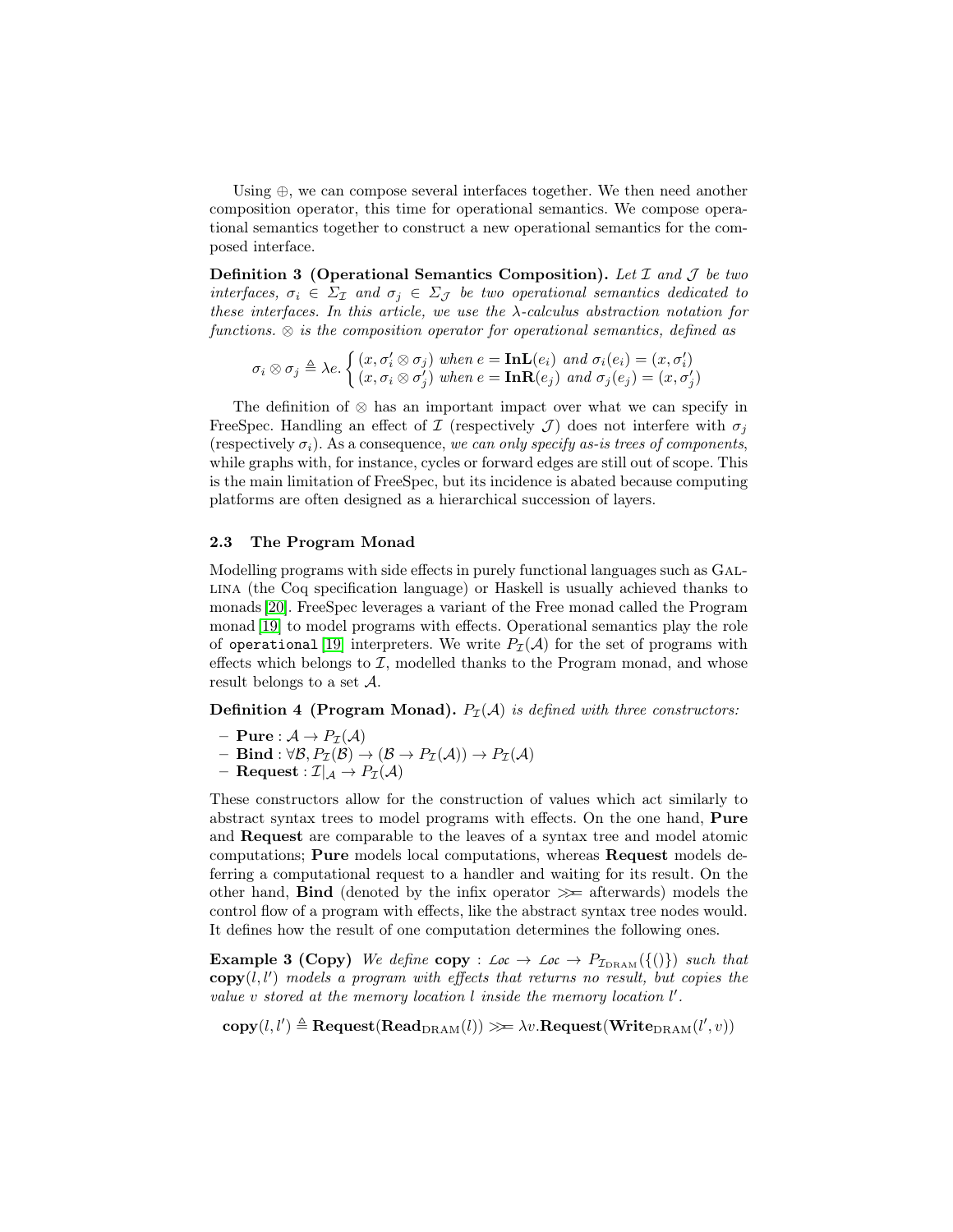Given  $l \in \text{Loc}$  and  $l' \in \text{Loc}$ ,  $\text{copy}(l, l')$  symbolically models a program with effects. To assign an interpretation of this program, it must be completed with an operational semantics which realizes the interface  $\mathcal{I}_{\text{DRAM}}$ .

Definition 5 (Program With Effects Realization). Let  $\mathcal I$  be an interface,  $\sigma \in \Sigma_{\mathcal{I}}$  an operational semantics for this interface and  $\rho \in P_{\mathcal{I}}(\mathcal{A})$  a program with effects which belong to this interface.  $\sigma[\rho] \in \mathcal{A} \times \Sigma_{\mathcal{I}}$  denotes the realization of this program by  $\sigma$ , defined as:

$$
\sigma[\rho] \triangleq \begin{cases} (x,\sigma) & \text{if } \rho = \mathbf{Pure}(x) \\ \sigma(e) & \text{if } \rho = \mathbf{Request}(e) \\ \sigma'[f(y)] & \text{if } \rho = q \gg\!\!\!\!> f \text{ and } (y,\sigma') = \sigma[q] \end{cases}
$$

#### 2.4 Components as Programs with Effects

With the interfaces, their operational semantics, the  $\oplus$  and  $\otimes$  operators to compose them and the Program monad to model programs with effects which belong to these interfaces, we now have all we need to model a given component which exposes an interface  $\mathcal I$  and uses another interface  $\mathcal J$ . We proceed with the following steps: modelling the component in terms of programs with effects, then deriving one operational semantics for  $\mathcal I$  from these programs, assuming provided an operational semantics for  $\mathcal{J}$ .

The behaviour of a component is often determined by a local, mutable state. When it computes the result of a computational request, not only a component may read its current state; but it can also modify it, for instance to handle the next computational request differently. This means we have to model the state of a component with a set  $S$  of symbolic state representations. We map the current state of the component and effects of  $\mathcal I$  to a program with effects of  $\mathcal J$ . These programs must compute the effect result and the new state of the component.

**Definition 6 (Component).** Let  $I$  be the interface exhibited by a component and  $\mathcal J$  the interface it uses. Let  $\mathcal S$  be the set of its states. The component  $C$ , defined in terms of programs with effects of  $J$ , is of the form

$$
\forall \mathcal{A}, \mathcal{I}|_{\mathcal{A}} \to \mathcal{S} \to P_{\mathcal{J}}(\mathcal{A} \times \mathcal{S})
$$

Hence, C specifies how the component handles computational requests, both in terms of computation results and state changes.

**Example 4 (Minimal MCH Model)** Let  $C_{MCH}$  be the MCH defined in terms of programs with effects of  $\mathcal{I}_{\text{DRAM}} \oplus \mathcal{I}_{\text{VGA}}$ , then  $C_{\text{MCH}}$  is of the form

$$
\forall \mathcal{A}, \mathcal{I}_{\text{MCH}}|_{\mathcal{A}} \rightarrow \mathcal{S}_{\text{MCH}} \rightarrow P_{\mathcal{I}_{\text{DRAM}} \oplus \mathcal{I}_{\text{VGA}}}(\mathcal{A} \times \mathcal{S}_{\text{MCH}})
$$

where  $\mathcal{S}_{MCH} \triangleq \{\text{on}, \text{off}\}\$  means the SMRAM protection is either activated (on) or deactivated (off).

One the one hand, the Lock effect will activate the isolation mechanism of the MCH, setting its state to on. On the other hand, the effects constructed with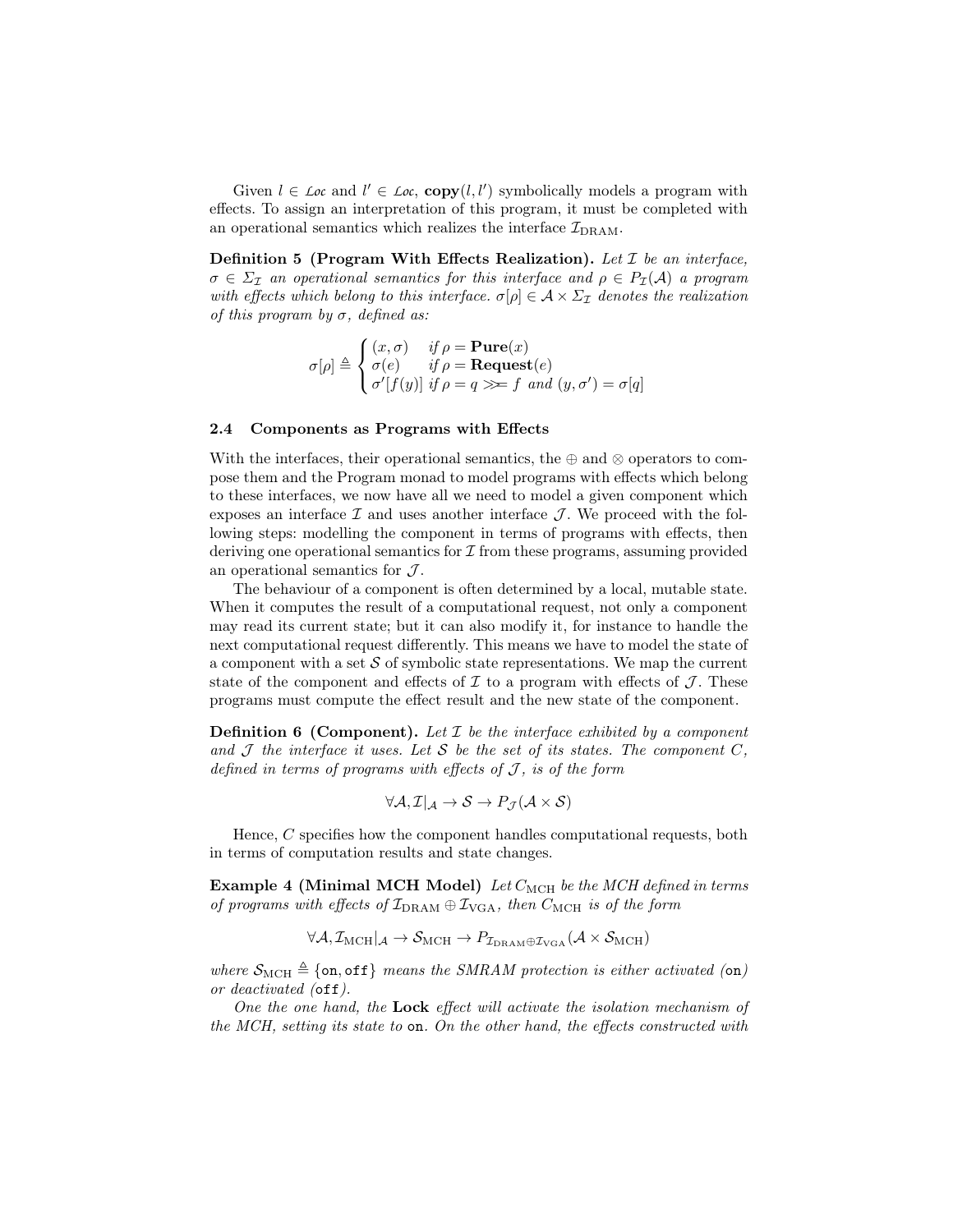**Read**<sub>MCH</sub> and **Write**<sub>MCH</sub> will use the current state of the MCH, the privileged parameter of the effect and the memory location to lookup to determine if it uses the DRAM or the VGA controller. By default, it fetches the memory of the DRAM controller, except if the isolation mechanism is activated, the access is unprivileged and the targeted memory location belongs to the SMRAM. In such a case, it reroutes access to the VGA controller.

A component C defined in terms of programs with effects cannot be used as-is to compute the result of a given effect. To do that, we need to derive an operational semantics for  $\mathcal I$  from  $C$ .

Definition 7 (Deriving Operational Semantics). Let C be a component which exhibits an interface  $\mathcal I$ , uses an interface  $\mathcal J$  and whose states belong to  $\mathcal S$ . Let  $s \in \mathcal{S}$  be the current state of the component and  $\sigma_j \in \Sigma_{\mathcal{J}}$  be an operational semantics for  $J$ . We can derive an operational semantics for  $I$ , denoted by  $\langle C, s, \sigma_i \rangle$ , defined as

 $\langle C, s, \sigma_j \rangle \triangleq \lambda i. (x, \langle C, s', \sigma'_j \rangle)$  where  $((x, s'), \sigma'_j) = \sigma_j [C(i, s)]$ 

The resulting operational semantics models a system made of interconnected components, and can then be used to derive another component model into an operational semantics which models a larger system. For instance, we can proceed with the following steps to comprehensively model our running example: (i) defining the operational semantics for the DRAM and VGA controllers; (ii) using these operational semantics to derive an operational semantics from  $C_{\text{MCH}}$ . The resulting operational semantics can take part in the derivation of a cache defined in terms of programs with effects of  $\mathcal{I}_{MCH}$ , to model a larger part of the system pictured in the Figure 1.

## 3 Modular Verification of Programs with Effects

The first objective of FreeSpec is to provide the required tools to model each component of a system independently, and to compose these components to model the whole system. Its second objective is to verify that the composition of several components satisfies a set of properties. To achieve that, we introduce the so-called abstract specifications, which allows for specifying, for each interface, expected properties for the effect results, independently of any underlying handler. Abstract specifications can be used to emphasize the responsibility of each component of a system regarding the enforcement of a given security policy. Verifying a component is done against abstract specifications of the interfaces it directly uses, even if it relies on a security property enforced by a deeper component in the components graph. In this case, we have to verify that every single component which separate them preserve this property. This procedure can help to prevent or uncover architectural attacks.

In this section, we proceed with our running example by verifying that the MCH correctly isolates the SMRAM. In order to do that, we define an abstract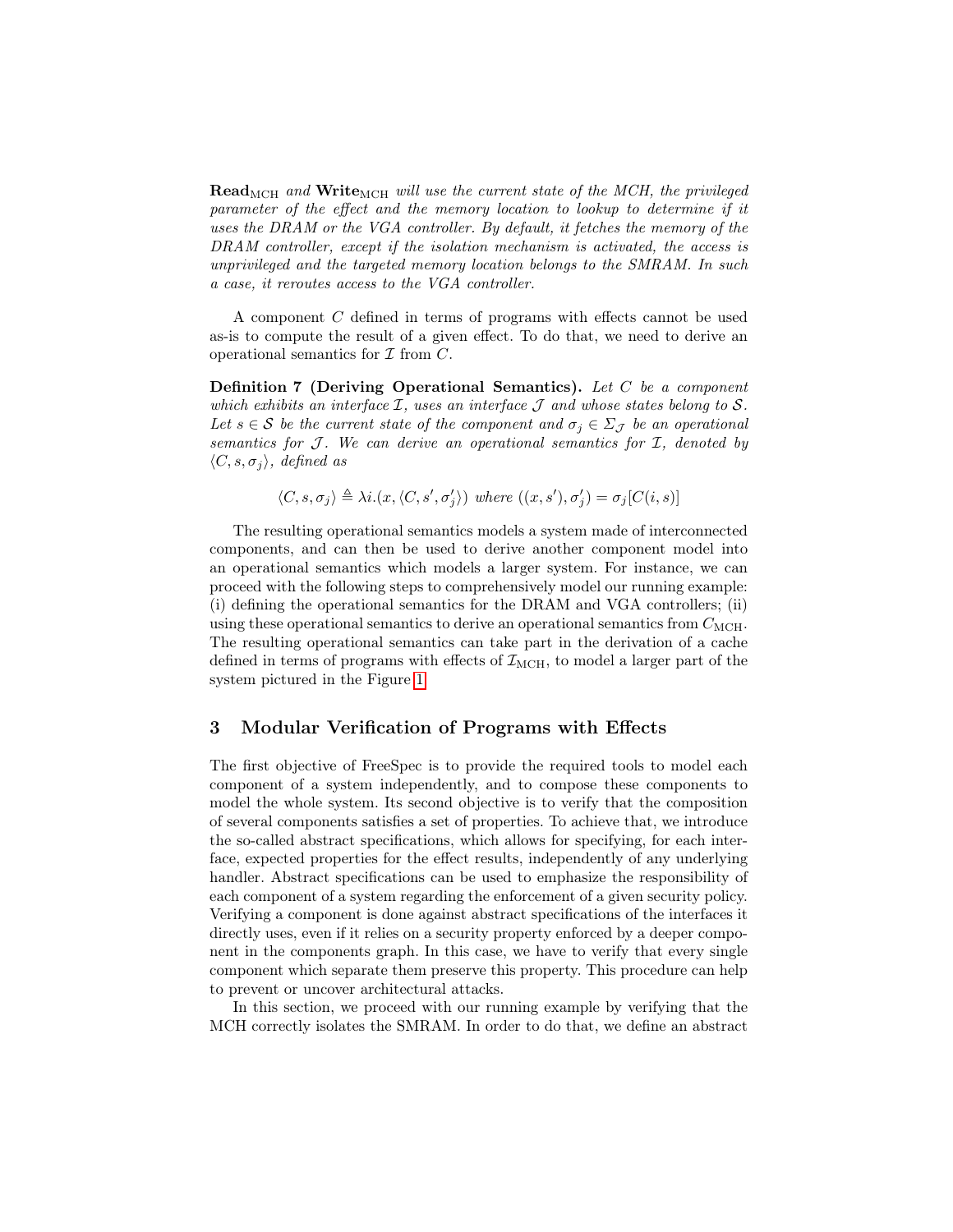specification which states that privileged reads targeting the SMRAM returns the value which has previously been stored by a privileged write. It models the SMRAM isolation: unprivileged writes cannot tamper with the content of the SMRAM, as read by a privileged CPU.

### 3.1 Definition

In FreeSpec, an abstract specification dedicated to an interface  $\mathcal I$  is twofold. It defines a precondition over the effects that a caller must satisfy; and, in return, it specifies a postcondition over the effects results that an operational semantics must enforce. Since both the precondition and the postcondition may vary in time, we parameterize an abstraction specification with an abstract state and a step function to update this state after each effect realization.

Definition 8 (Abstract Specification). We write A for an abstract specification dedicated to an interface I, defined as a tuple  $\langle \Omega, \text{step}, \text{pre}, \text{post} \rangle$  where

- $\Omega$  is a set of abstract states
- $-$  step :  $\forall A, \mathcal{I}|_A \rightarrow A \rightarrow \Omega \rightarrow \Omega$  is a transition function for the abstract state.
- $-$  pre  $\subseteq \mathcal{I} \times \Omega$  is the precondition over effects, such that  $(e, \omega) \in \mathbf{pre}$  if and only if the effect e satisfies the precondition parameterized with the abstract state  $\omega$  (denoted by  $\mathbf{pre}(e, \omega)$ ).
- ${\tt post} \subseteq \bigcup_{\mathcal{A}}({\mathcal{I}}|_{\mathcal{A}} \times {\mathcal{A}} \times \Omega)$  is the postcondition over effects results, such that  $(e, x, \omega) \in \textbf{post}$  if and only if the results x computed for the effects e satisfies the postcondition parameterized with the abstract state  $\omega$  (denoted by  $\mathbf{post}(e, x, \omega)$ ).

By defining an abstract specification of an interface  $\mathcal{I}$ , it becomes possible to abstract away the effect handler, i.e. the underlying component. As a consequence, reasoning about a program with effects can be achieved without the need to look at the effect handlers. An abstract specification is dedicated to one verification problem (in our context, one security property), and it is possible to define as many abstraction specifications as required.

We write  $\text{run}_{\text{step}} : \forall A, \Sigma_{\mathcal{I}} \to P_{\mathcal{I}}(A) \to \Omega \to (\mathcal{A} \times \Sigma_{\mathcal{I}} \times \Omega)$  for the function which, in addition to realize a program with effects, updates an abstract state after each effect. Using  $run_{step}$ , we can determine both the precondition over effects and the postcondition over effects results while an operational semantics realizes a program with effects.

Example 5 (MCH Abstract Specification) Let  $A_{\text{MCH}}$  be the abstract spec*ification such that*  $A_{MCH} = \langle \Omega_{MCH}, \mathbf{step}_{MCH}, \mathbf{pre}_{MCH}, \mathbf{post}_{MCH} \rangle$ .  $A_{MCH} \mod \{-1\}$ els the following property: "privileged reads targeting the SMRAM return the value which has been previously stored by a privileged write":

– Let *Smram* ⊆ *Loc* be the set of memory locations which belong to the SMRAM. We define  $\Omega_{\text{MCH}} \triangleq$  *Smram*  $\rightarrow$  *Val*, such that  $\omega \in \Omega_{\text{MCH}}$  models a view of the SMRAM as exposed by the MCH for privileged reads.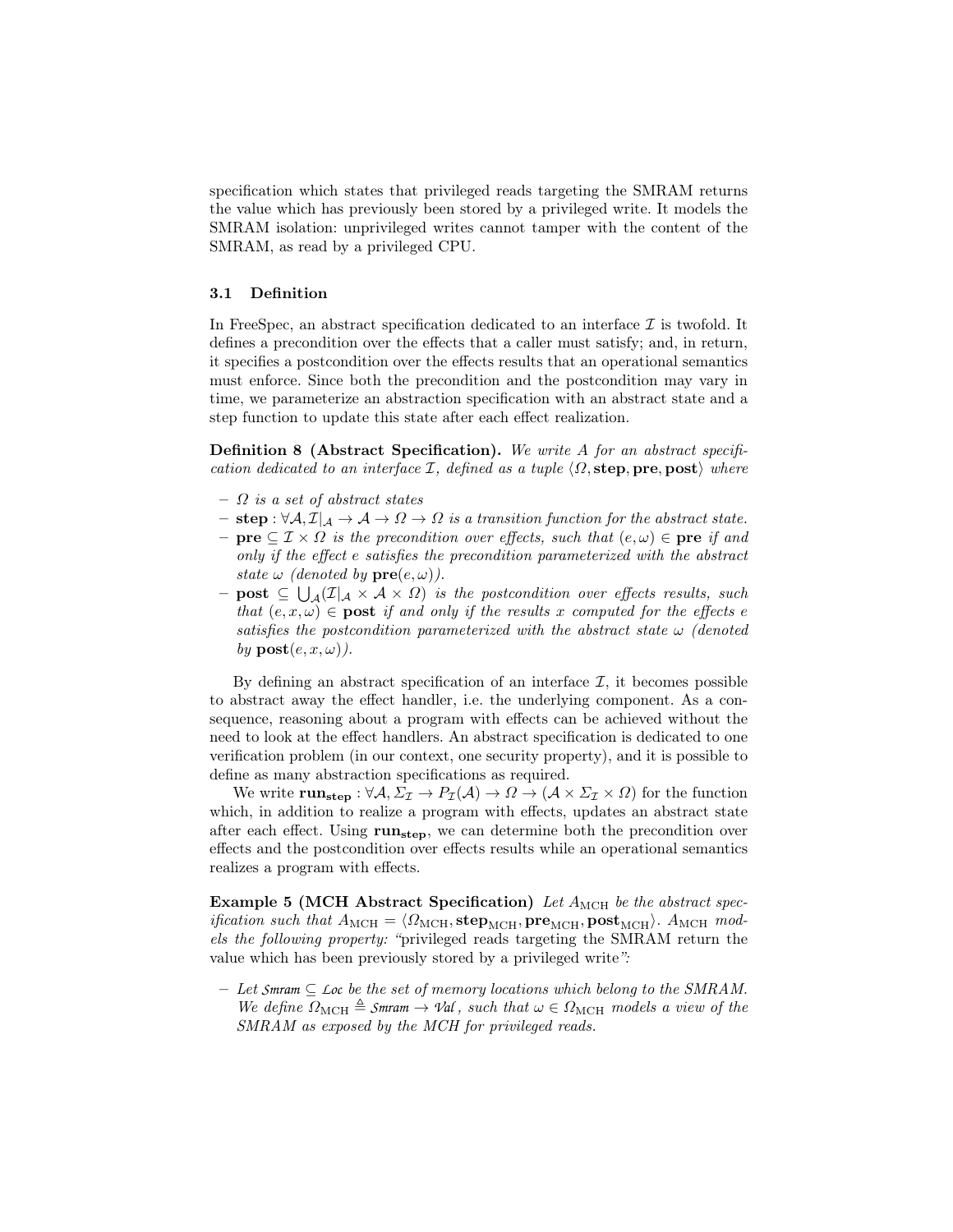– We define step<sub>MCH</sub> which updates the view of the MCH (modelled as a function) after each privileged write access targeting any SMRAM location l, that is

$$
\mathbf{step}_{\mathrm{MCH}}(e, x, \omega) \triangleq \begin{cases} \lambda l'. & (if \, l = l' \, then \, v \, \text{else} \, \omega(l')) \\ & \text{if} \, e = \mathbf{Write}_{\mathrm{MCH}}(l, v, \texttt{smm}) \, \text{and} \, l \in \textit{Smram} \\ \omega & \text{otherwise} \end{cases}
$$

– There is no precondition to the use of the MCH effects, so

 $\forall e \in \mathcal{I}, \forall \omega \in \Omega_{\text{MCH}}, \textbf{pre}_{\text{MCH}}(e, \omega)$ 

 $-$  The postcondition enforces that the result x of a privileged read targeting the SMRAM (Read(l, smm)) has to match the value stored in  $A_{\text{MCH}}$  abstract state, i.e. the expected content for this memory location  $\omega(l)$ .

 $\textbf{post}_{\text{MCH}}(e, x, \omega) \triangleq \forall l \in \text{Loc}, e = \textbf{Read}_{\text{MCH}}(l, \texttt{smm}) \land l \in \textit{Smram} \Rightarrow x = \omega(l)$ 

#### 3.2 Compliance and Correctness

The verification of a component C, which exhibits  $\mathcal I$  and uses  $\mathcal J$ , consists in proving we can derive an operational semantics  $\sigma_i$  for  $\mathcal I$  from an operational semantics  $\sigma_j$  for J. This semantics  $\sigma_i$  enforces the postcondition of an abstract specification  $A_{\mathcal{I}}$  dedicated to  $\mathcal{I}$  (compliance). As C is defined in terms of programs with effects of  $\mathcal{J}$ , the latter needs to make a legitimate usage of  $\mathcal{J}$  with respect to an abstract specification  $A_{\mathcal{J}}$  dedicated to  $\mathcal{J}$  (correctness).

First,  $\sigma_i$  complies with  $A_{\mathcal{I}}$  if, (1) given any effect which satisfies  $A_{\mathcal{I}}$  precondition,  $\sigma_i$  produces a result which satisfies its postcondition, and if (2) the new operational semantics  $\sigma'_{i}$  also complies with  $A_{\mathcal{I}}$ . The precondition and the postcondition are parameterized by an abstract state, so is the compliance property.

Definition 9 (Operational Semantics Compliance). Let A be an abstract specification for an interface I, defined as  $\langle \Omega, \text{step}, \text{pre}, \text{post} \rangle$ ,  $\omega \in \Omega$ , then  $\sigma \in \Sigma_{\mathcal{I}}$  complies with A in accordance with  $\omega$  (denoted by  $\sigma \models A[\omega]$ ) iff.

 $\forall e \in \mathcal{I}, \mathbf{pre}(e, \omega) \Rightarrow \mathbf{post}(e, x, \omega) \wedge \sigma' \models A[\mathbf{step}(e, x, \omega)]$  where  $(x, \sigma') = \sigma(e)$ 

Secondly, programs with effects of C make a legitimate usage of an operational semantics  $\sigma_j \in \Sigma_{\mathcal{J}}$  which complies with  $A_{\mathcal{J}}$  if they only use effects which satisfy  $A_{\mathcal{J}}$  precondition. As for the compliance property, correctness is parameterized with an abstract state.

Definition 10 (Program With Effects Correctness). Let A be an abstract specification for an interface I, defined as  $\langle \Omega, \text{step}, \text{pre}, \text{post} \rangle$ ,  $\omega \in \Omega$ , and  $\rho \in P_{\mathcal{I}}(\mathcal{A})$ , then  $\rho$  is correct with respect to A in accordance with  $\omega$  (denoted by  $A[\omega] \stackrel{d}{\rightarrow} \rho$ ), iff.

$$
A[\omega] = \rho \triangleq \begin{cases} \text{True} & \text{if } \rho = \textbf{Pure}(x) \\ \textbf{pre}(e, \omega) & \text{if } \rho = \textbf{Request}(e) \\ \forall \sigma \in \Sigma_{\mathcal{I}} \text{ such that } \sigma \models A[\omega], \\ A[\omega] = q \land A[\omega'] = f(x) & \text{if } \rho = q \ggg f \\ \text{where } (x, \_, \omega') = \textbf{run}_{\textbf{step}_{\mathcal{J}}}(\sigma, q, \omega) \end{cases}
$$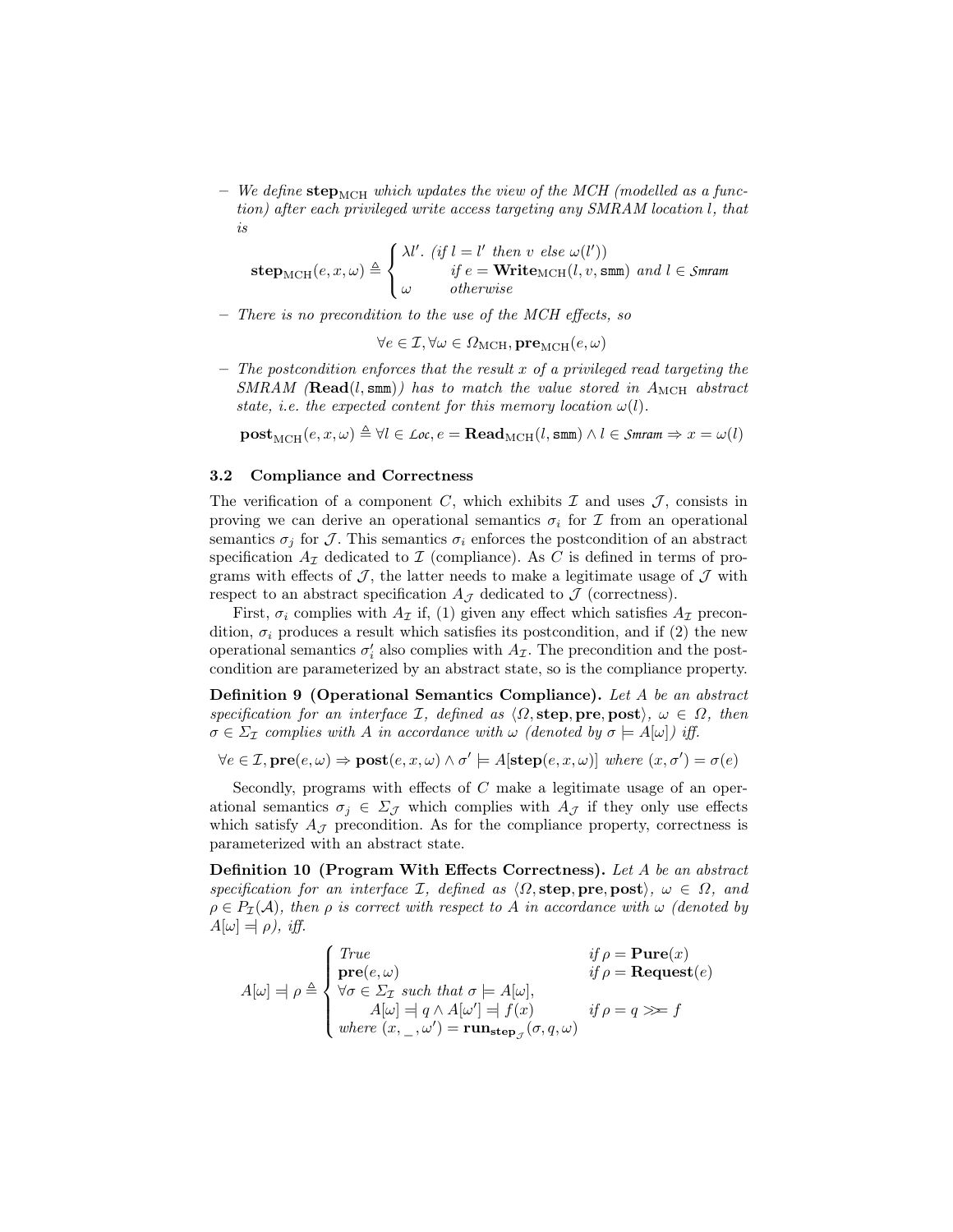Every local computation (Pure) is correct with respect to  $A$  in accordance with  $\omega$ . A computation which uses an effect  $e \in \mathcal{I}$  (**Request**) is correct with respect to A in accordance with  $\omega$  if and only if e satisfies the precondition of A for the abstract state  $\omega$ . Finally, the chaining of two programs with effects (Bind) is correct with A in accordance with  $\omega$  if the first program is correct with A in accordance with  $\omega$ , and the second program is correct in accordance with the abstract state reached after the realization of the first program.

Properties, inferred from an abstract specification, of a correct program with effects only hold if it is realized by a compliant operational semantics. Besides, we prove that correct programs preserve operational semantics compliance.

Theorem 1 (Compliance Preservation). Let A be an abstract specification dedicated to an interface  $I. \sigma$  a compliant operational semantics for  $I$  produces a compliant operational semantics  $\sigma'$  if it realizes a correct program  $\rho$ , that is

$$
\sigma \models A[\omega] \land A[\omega] \models \rho \Rightarrow \sigma' \models A[\omega'] \text{ where } \mathbf{run_{step}}(\sigma, \rho, \omega) = (x, \sigma', \omega')
$$

As for interfaces (with  $\oplus$ ) and operational semantics (with  $\otimes$ ), we have also defined an abstract specification composition operator  $\odot$ . We do not detail its definition in this article, but it has the significant property of allowing for reasoning about the composition of interfaces and composition of operational semantics.

**Theorem 2 (Congruent Composition).** Let  $\mathcal I$  (respectively  $\mathcal J$ ) be an interface. Let  $A_{\mathcal{I}}$  (respectively  $A_{\mathcal{J}}$ ) be an abstract specification and  $\sigma_i \in \Sigma_{\mathcal{I}}$  (respectively  $\sigma_i \in \Sigma_{\mathcal{J}}$ ) be an operational semantics for this interface.

$$
\sigma_i \models A_{\mathcal{I}}[\omega_i] \land \sigma_j \models A_{\mathcal{J}}[\omega_j] \Rightarrow \sigma_i \otimes \sigma_j \models (A_{\mathcal{I}} \odot A_{\mathcal{J}})[\omega_i, \omega_j]
$$

With the Compliance Preservation, we know that as long as we follow the abstract specification precondition related to the effects we use, compliant operational semantics keep enforcing the postcondition. With the Compliance Preservation and Congruent Composition, we know we can reason locally, that is component by component.

### 3.3 Proofs Techniques to Show Compliance For Components

We have dived into the mechanisms which allow for composing together compliant operational semantics, but little has been said about how to prove the compliance property to begin with. In a typical FreeSpec use case, operational semantics are not built as-is, but rather derived from a component model (Definition 7). How to prove the resulting operational semantics complies with an abstract specification depends on how the component is connected to the rest of the system. We have already discussed the consequences of the operational semantics composition operator ⊗ (Definition 3). Notably, a graph of components which connects two nodes with more than one path cannot be easily modelled and verified in FreeSpec. In its current state, FreeSpec provides some theorems to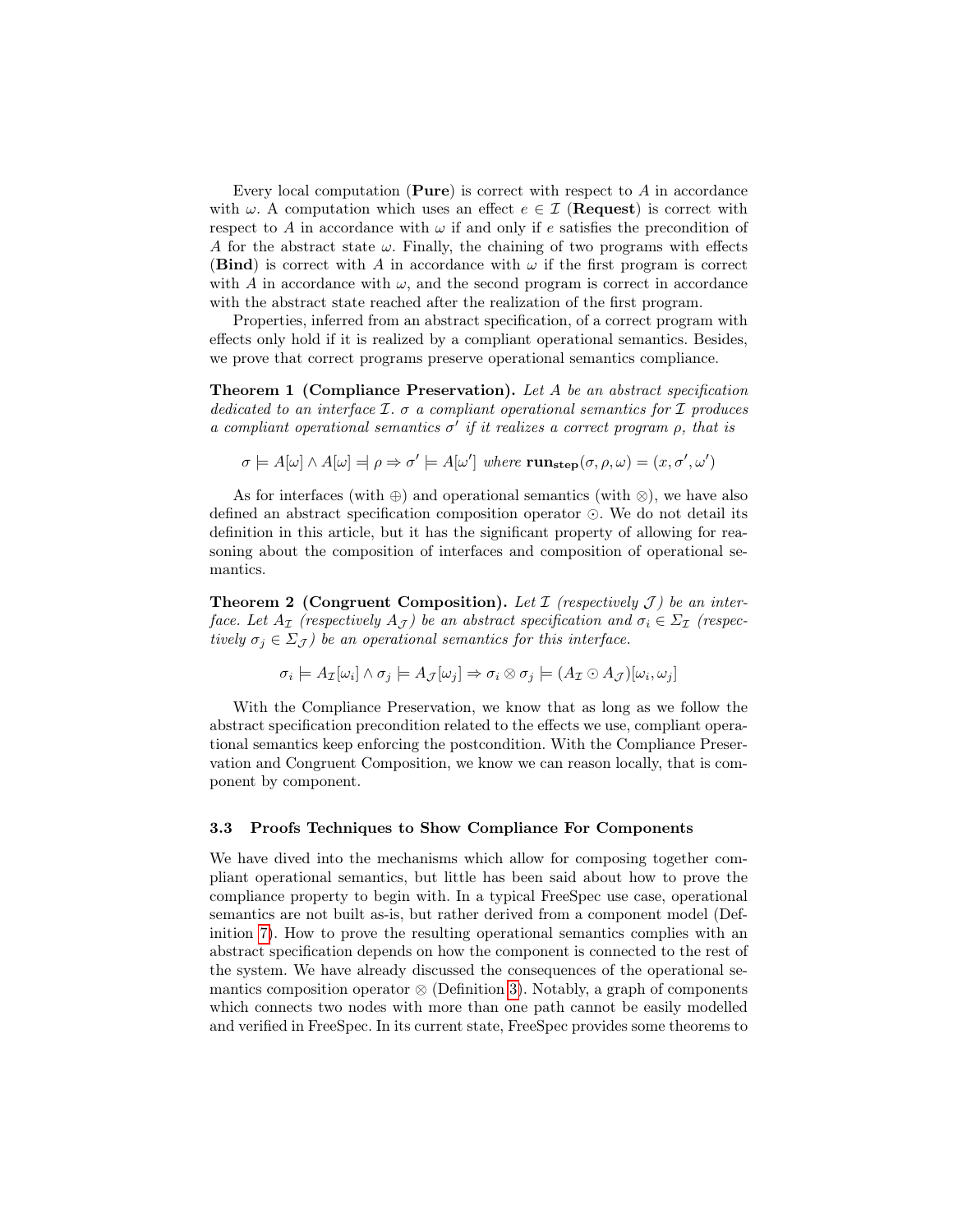verify the properties of a component model in terms of an abstract specification, depending on the composition pattern.

The most composition connection pattern consists of one component which uses many components, and is only used by one other component. Let  $\mathcal I$  and  $J$  be two interfaces and let C, a component with a set of possible states  $S$ , which exhibits  $\mathcal I$  and uses  $\mathcal J$ . Let  $A_{\mathcal I}$  be an abstract specification dedicated to  $\mathcal I$ . Deriving an operational semantics from C which complies with  $A_{\mathcal{I}}$  in accordance with  $\omega_i \in \Omega_I$  requires to show the existence of  $s \in \mathcal{S}$  and  $\sigma_j \in \Sigma_{\mathcal{J}}$  such that

$$
\langle C, s, \sigma_j \rangle \models A_{\mathcal{I}}[\omega_i].
$$

However, proving this statement would not be very satisfying, as it ties our verification results to one specific operational semantics  $\sigma_i$ , and by extension one specific component. As a consequence, we define an abstract specification  $A_{\mathcal{J}}$  to generalize our statement and abstracting away  $\sigma_i$ . We now need to prove it exists  $\omega_j \in \Omega_{\mathcal{J}}$  such that given an operational semantics  $\sigma_j$  which complies with  $A_{\mathcal{J}}$  in accordance with  $\omega_j$ , the operational semantics derived from C, s and  $\sigma_j$  complies with  $A_{\mathcal{I}}$  in accordance with  $\omega_i$ , that is

$$
\forall \sigma_j \in \Sigma_{\mathcal{J}}, \, \sigma_j \models A_{\mathcal{J}}[\omega_j] \Rightarrow \langle C, s, \sigma_j \rangle \models A_{\mathcal{I}}[\omega_i]
$$

The combinatorial explosion of cases introduced by  $\omega_i$ , s and  $\omega_j$ , modified as the component handles effects, makes inductive reasoning challenging. The FreeSpec framework provides a useful theorem to address these challenges, which leverages a so-called predicate of synchronization. The latter is defined by the user on a case-by-case basis, to act as an invariant for the induction, and a sufficient condition to enforce compliance.

Theorem 3 (Derivation Compliance). Let sync, a relation between abstract states of  $\Omega_{\mathcal{I}}$  and  $\Omega_{\mathcal{I}}$ , states of S, be a predicate of synchronization. Then, it is expected that,  $\forall \omega_i \in \Omega_{\mathcal{I}}, s \in \mathcal{S}$  and  $\omega_j \in \Omega_{\mathcal{J}}$  such that  $\text{sync}(\omega_i, s, \omega_j)$  holds, then  $\forall \sigma_j \in \Sigma_{\mathcal{J}}$  such that  $\sigma_j \models A_{\mathcal{J}}[\omega_j]$  and  $\forall e \in \mathcal{I}$  such that  $\textbf{pre}_{\mathcal{I}}(e, \omega_i)$ ,

- 1. C preserves the synchronization of states, that is  $\textbf{sync}(\omega_i', s', \omega_j')$
- 2. C is defined in terms of programs with effects which are correct with respect to  $A_{\mathcal{J}}$  in accordance with  $\omega_i$ , that is  $A_{\mathcal{J}}[\omega_i] \stackrel{d}{=} C(e, s)$
- 3. C computes a result for e which satisfies  $A_{\mathcal{I}}$  postcondition, that is  $\textbf{post}_{\mathcal{I}}(e, x, \omega_i)$

where  $((x, s'), \sigma'_j, \omega'_j) = \operatorname{run}_{\textbf{step}_{\mathcal{J}}}(\sigma_j, C(e, s), \omega_j)$  and  $\omega'_i = \operatorname{step}_{\mathcal{I}}(e, x, \omega_i)$ . Should these three properties be verified, then we show that

$$
\mathbf{sync}(\omega_i, s, \omega_j) \wedge \sigma_j \models A_{\mathcal{J}}[\omega_j] \Rightarrow \langle C, s, \sigma_j \rangle \models A_{\mathcal{I}}[\omega_i].
$$

Example 6 (MCH Compliance) We want to prove we can derive an operational semantics from  $C_{\text{MCH}}$  (Example 4) which complies with  $A_{\text{MCH}}$  (Example 5).

We define  $A_{\text{DRAM}} \triangleq \langle \Omega_{\text{DRAM}}$ , step $_{\text{DRAM}}$ , pre $_{\text{DRAM}}$ , post<sub>DRAM</sub> $\rangle$  an abstract specification dedicated to  $\mathcal{I}_{\text{DRAM}}$  to express the following property: "a read access to a memory location which belongs to the SMRAM return the value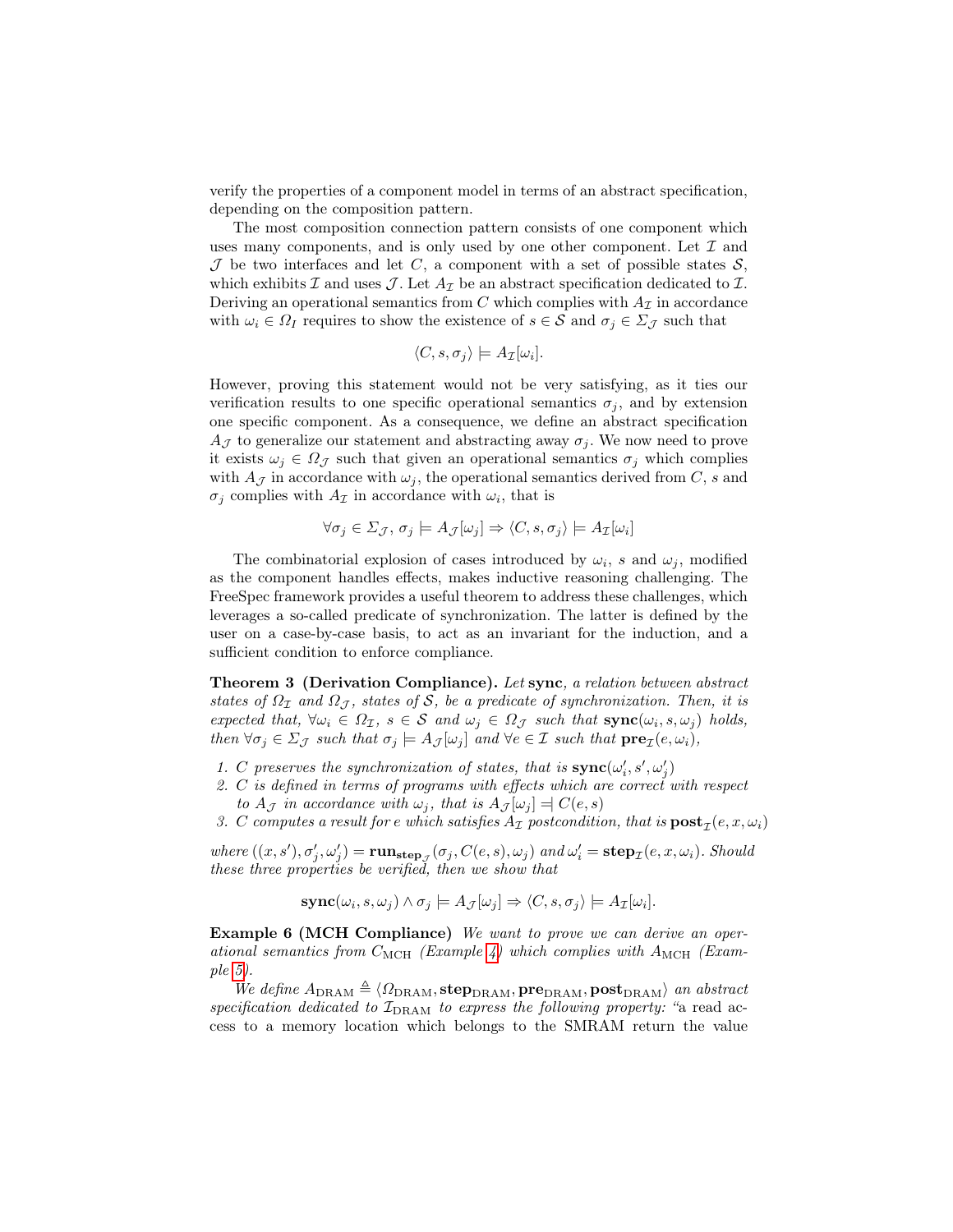which have been previously written at this memory location." In particular,  $\Omega_{\text{DRAM}} = \Omega_{\text{MCH}}$ , i.e. they are two views of the SMRAM, as exposed by the DRAM controller or by the MCH. In this context, the behaviour of VGA is not relevant. Let  $\top$  be the abstract specification which has no state and such that its precondition and postcondition are always satisfied (meaning every operational semantics always complies with it). Therefore, the abstract specifications dedicated to the interface used by  $C_{\text{MCH}}$ , that is  $\mathcal{I}_{\text{DRAM}} \oplus \mathcal{I}_{\text{VGA}}$ , is  $A_{\text{DRAM}} \odot \top$  whose abstract state is  $\Omega_{\text{DRAM}}$ .

We define the predicate of synchronization  $\mathbf{sync}_{MCH}$  such that

 $\textbf{sync}_{\text{MCH}}(\omega_i, s, \omega_j) \triangleq s = \texttt{on} \land \forall l \in \textit{Smram}, \omega_i(l) = \omega_j(l)$ 

Hence, we start our reasoning from a situation where the SMRAM isolation is already activated and the states of the two abstract specifications are the same, meaning the two views of the SMRAM (as stored in the DRAM, and as exposed by the MCH) coincide. We prove  $\textbf{sync}_{MCH}$  satisfies the three premises of the Theorem 3. We conclude we can derive an operational semantics from  $C_{\text{MCH}}$ which complies with  $A_{\text{MCH}}$ .

Another common composition pattern consists of a component which is used by more than one other component. FreeSpec provides a theorem which allows for extending the result obtained with the Theorem 3, in the specific case where concurrent accesses do not lead to any change of the abstract state.

## 4 Discussion

For two sections, we have introduced the FreeSpec key definitions and theorems so that we could model a minimal MCH component and verify its properties in the presence of a well-behaving DRAM controller. This example has been driven by a real mechanism commonly found inside x86-based computing platforms. We now discuss how FreeSpec can be leveraged to model and verify larger systems.

#### 4.1 FreeSpec as a Methodology

The typical workflow of FreeSpec can be summarized as follows: specifying the interfaces of a system; modelling the components of the system in terms of programs with effects of these interfaces; identifying the abstract specifications which express the requirements over each interface; verifying each component in terms of compliance with these abstract specifications.

Independent groups of people can use FreeSpec to modularly model and verify a system, as long as they agree on the interfaces and abstract specifications. If, during the verification process, one group finds out a given interface or abstract specification needs to be updated, the required modifications may impact its neighbours. For instance, modelling a x86-based computing system, as pictured in Figure 1, using FreeSpec requires to take into account the CPU cache, and to verify it complies with an abstract specification similar to the one defined in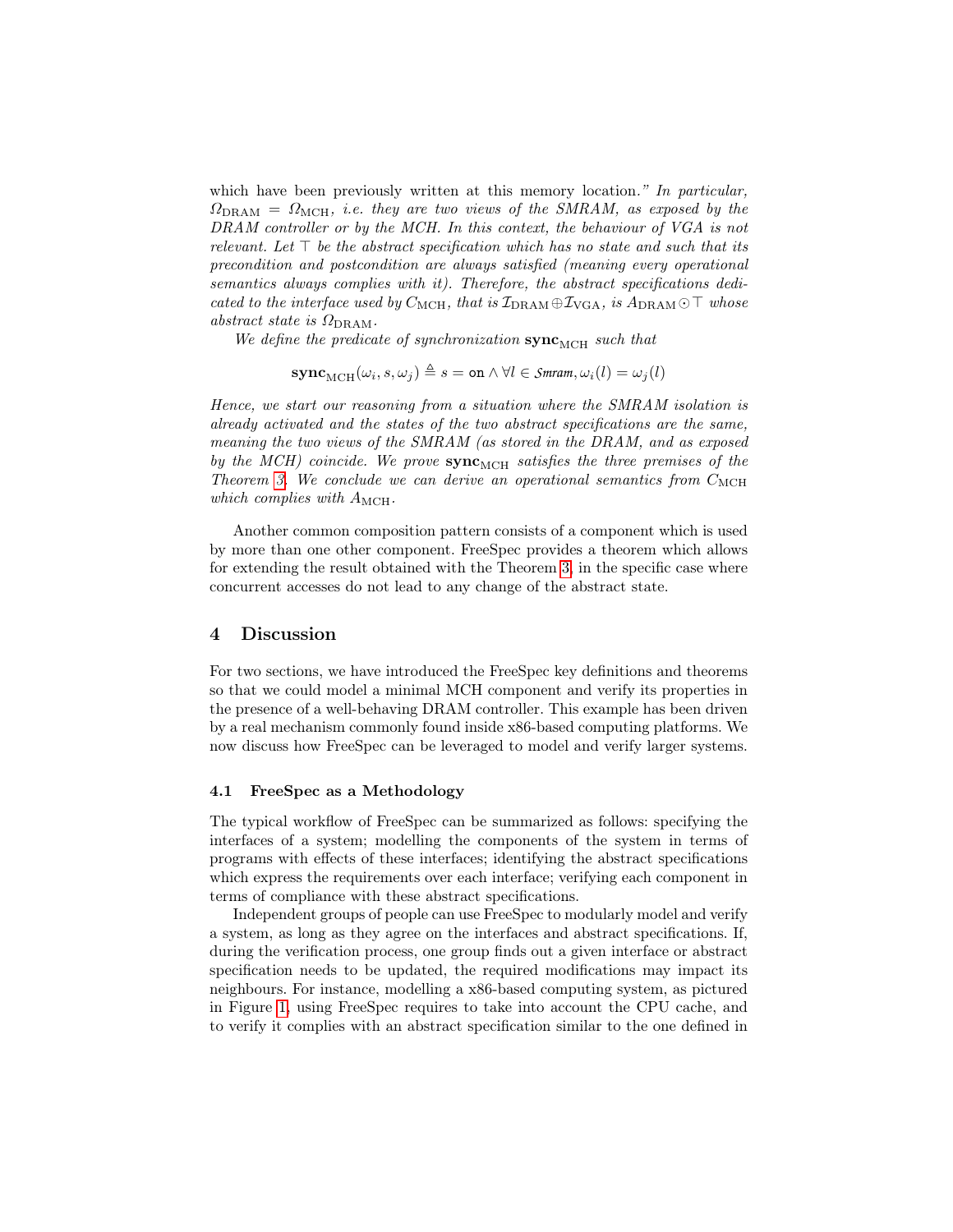Example 5. Thus, FreeSpec could have helped uncover the attack mentioned in Section 1 [2,3], and other similar architectural attacks.

The abstract specifications are defined in terms of interfaces, i.e. independently from components. It has two advantages. First, for a given verification problem modelled with a set of abstract specifications, two components which exhibit the same interface can be proven to comply with the same abstract specification. In such a case, we can freely interchange these components, and the verification results remain true. This is useful to consider the challenge posed by components versioning, i.e. a new version of a component brings new features which could be leveraged by an attacker. Then, it is possible to verify a given component in terms of several abstract specifications. This means we can independently conduct several verification works against the same component.

#### 4.2 FreeSpec as a Framework

FreeSpec includes about 8,000 lines of code: 6,000 for its core, 2,000 for the experiments. It has been built upon three objectives: readability of models, automation of proofs, opportunity to extract these models for experimental validation.

To achieve readability, FreeSpec borrows several popular concepts to modern functional programming language, such as Haskell. We have used the Notation feature of Coq to add the do-notation of Haskell to Gallina. This allows for writing monadic functions that can be read as if it were pseudo-code. The readers familiar with the monad transformers mechanism [21] may also have recognized the definition of the transformer variant of the State monad in the Definition 6. FreeSpec takes advantage of the State monad mechanism to seamlessly handle the local state of the component.

To achieve automation of proofs, we have developed specific Coq tactics. Some definitions of FreeSpec can be pretty verbose, and the proofs quickly become difficult to manage as the program grows in complexity. FreeSpec provides two tactics to explore the control flow of programs with effects.

Finally, to achieve model extraction, we have defined the key concepts of FreeSpec so that they remain compatible with the extraction mechanism of Coq. As a consequence, component models can be derived into executable programs. For a hardware component, it means we could, for instance, compare its behaviour with its concrete counterpart. For a software component, it means we can fill the gap between the model and the implementation.

## 5 Related Work

FreeSpec falls within two domains of research: the verification of large systems made of components, and the modular verification of programs with effects.

FreeSpec follows our previous work named SpecCert [1], whose lack of modularity complexified scalability. Kami [13] shares many concepts with FreeSpec, but implements them in a totally different manner: components are defined as labelled transition systems and can be extracted into FPGA bitstreams. Kami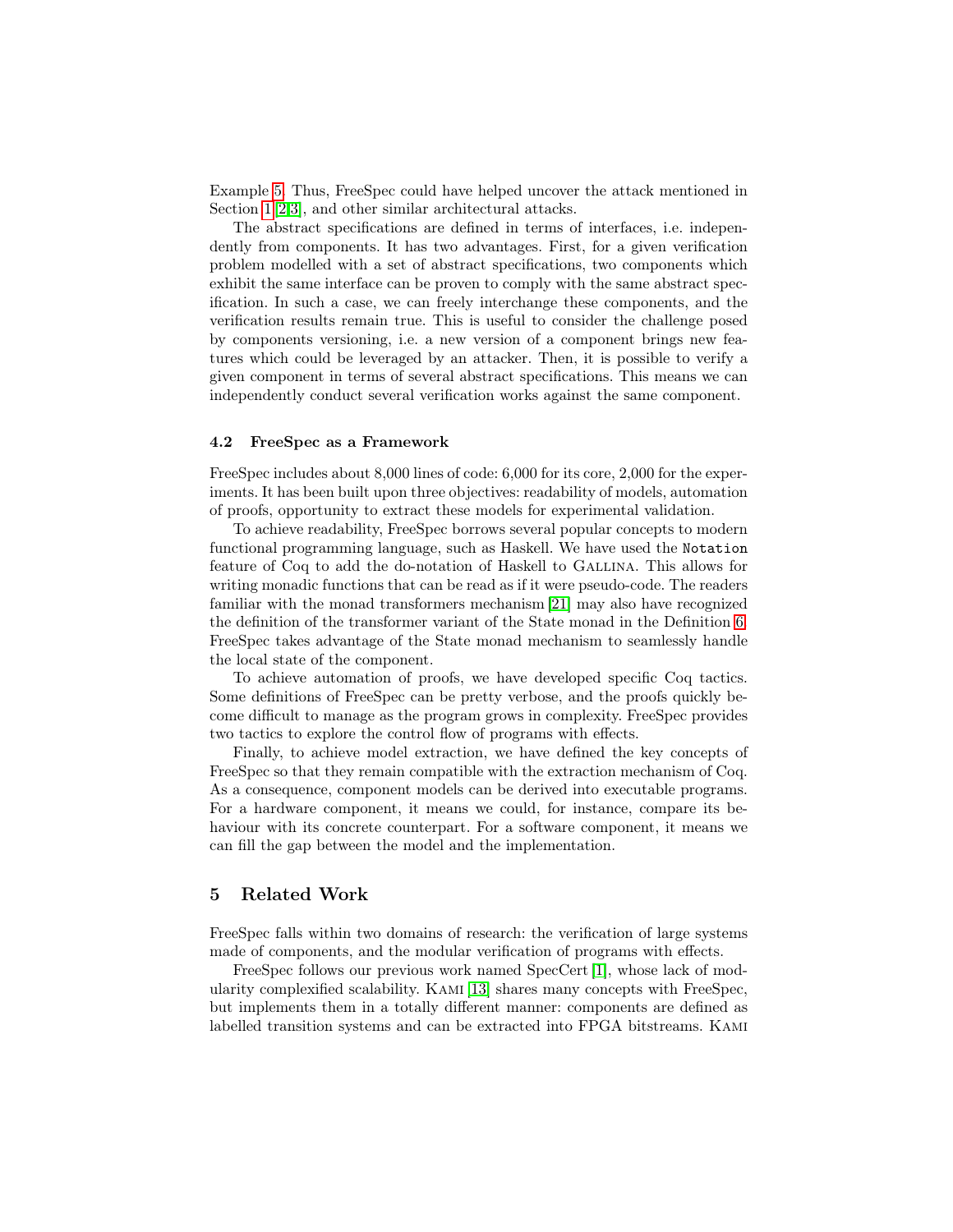is hardware-specific, thus is not suitable to reason about systems which also include software components. However, it allows for expressing more composition pattern than FreeSpec (e.g. components cycle). Thomas Heyman et al. [22] have proposed a component-based modelling technique for Alloy [23], where components are primarily defined as semantics for a set of operations; a component is connected to another when it leverages its operations. Alloy leverages a model finder to verify a composition of these components against known security patterns, and to assume or verify facts about operations semantics; however, it lacks an extraction mechanism, which makes it harder to validate the model.

Algebraic effects and effect handlers led to a lot of research about verification of programs with side effects [18,24], but to our surprise, we did not find any approach to write and verify programs with effects and effect handlers written for Gallina. However, other approaches exist. Ynot [25] is a framework for the Coq proof assistant to write, reason with and extract Gallina programs with side effects. Ynot side effects are specified in terms of Hoare preconditions and postconditions parameterized by the program heap, and does not dissociate the definition of an effect and properties over its realization. To that extent, FreeSpec abstract specification is more expressive (thanks to the abstract state) and flexible (we can define more than one abstract specification for a given interface). Claret et al. have proposed Coq.io, a framework to specify and verify interactive programs in terms of use cases [26]. The proofs rely on scenarios which determine how an environment would react to the program requests. These scenarios are less generic and expressive than FreeSpec abstract specifications, but they are declarative and match a widely adopted software development process. As a consequence, they may be easier to read and understand for software developers.

Previous approaches from the Haskell community to model programs with effects using Free monads [19,27] are the main source of inspiration for FreeSpec. In comparison, we provide a novel method to verify these programs, inspired by the interface refinement of the B-method [28]. It also had some similiraties with FoCaLiZe [29], a proof environment where proofs are attached to components.

## 6 Conclusion & Future Work

We have proposed an approach to model and verify each component of a computing system independently, while providing the necessary abstractions to compose these components together in order to verify the properties of the resulting system. We have implemented FreeSpec, an open-source framework for the Coq proof assistant which implements our approach. Finally, we applied our approach to a simplified x86-based computing platform in terms of programs.

We would like to consider more composition patterns. We also anticipate abstract specifications may become harder to understand as their complexity grows. We want to make them more declarative, so they could be more easily understood by software developers who are less familiar with functional programming and formal verification.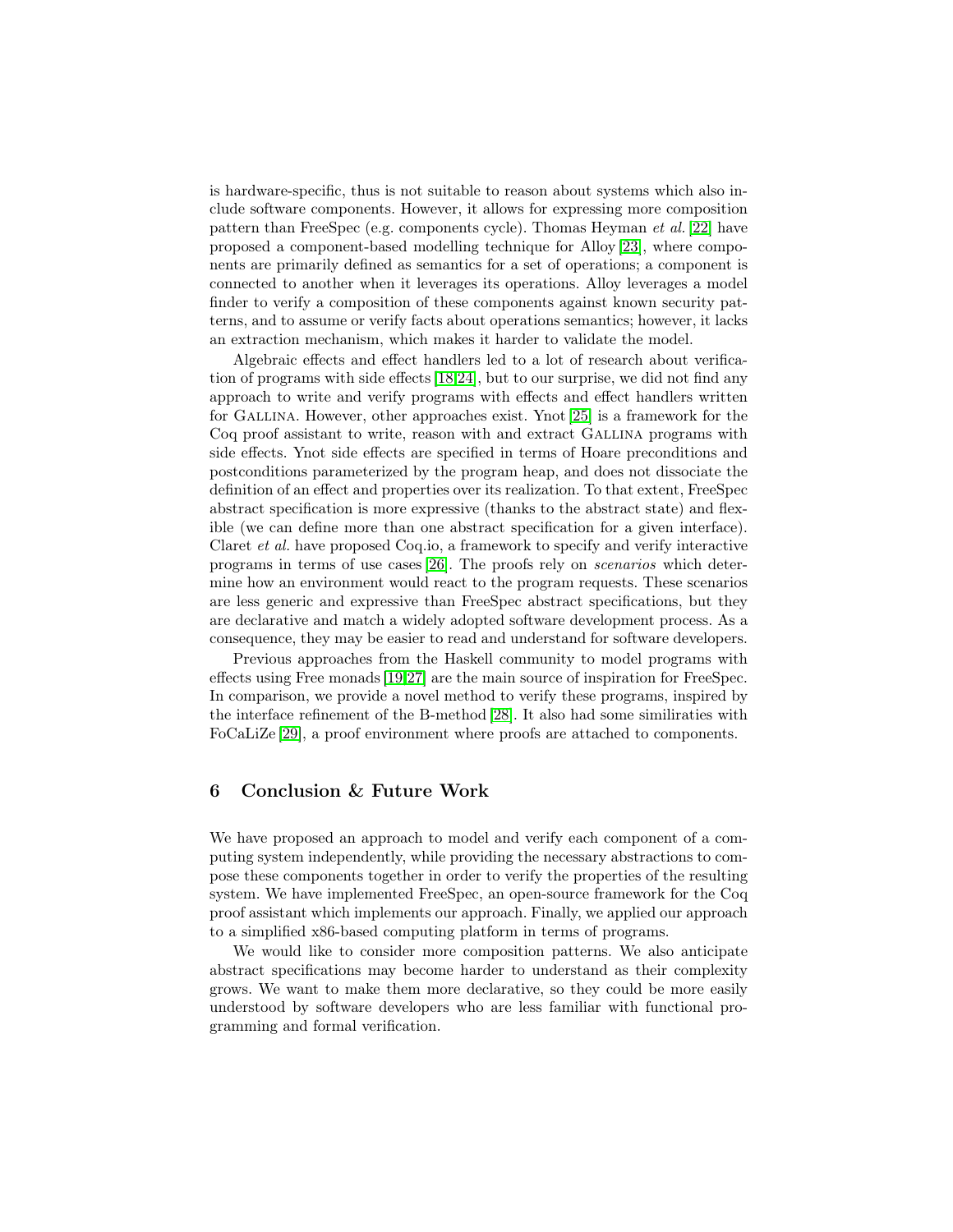## References

- 1. Letan, T., Chifflier, P., Hiet, G., Néron, P., Morin, B.: SpecCert: Specifying and Verifying Hardware-based Security Enforcement. In: 21st International Symposium on Formal Methods (FM 2016), Springer (2016)
- 2. Wojtczuk, R., Rutkowska, J.: Attacking SMM Memory via Intel CPU Cache Poisoning. Invisible Things Lab (2009)
- 3. Duflot, L., Levillain, O., Morin, B., Grumelard, O.: Getting into the SMRAM: SMM Reloaded. CanSecWest, Vancouver, Canada (2009)
- 4. Domas, C.: The Memory Sinkhole. In: BlackHat USA. (July 2015)
- 5. Kallenberg, C., Wojtczuk, R.: Speed Racer: Exploiting an Intel Flash Protection Race Condition. Bromium Labs (January 2015)
- 6. Kovah, X., Kallenberg, C., Butterworth, J., Cornwell, S.: SENTER Sandman: Using Intel TXT to Attack Bioses. Hack in the Box (2015)
- 7. Stewin, P., Bystrov, I.: Understanding DMA Malware. In: International Conference on Detection of Intrusions and Malware, and Vulnerability Assessment, Springer (2012) 21–41
- 8. Manual, I.P.: Intel IA-64 Architecture Software Developer's Manual. Itanium Processor Microarchitecture Reference for Software Optimization (Aug. 2000) (2000) 9. Intel: Intel 5100 Memory Controller Hub Chipset
- 10. Reid, A.: Who Guards the Guards? Formal Validation of the Arm v8-M Ar-
- chitecture Specification. Proceedings of the ACM on Programming Languages 1(OOPSLA) (2017) 88
- 11. Leslie-Hurd, R., Caspi, D., Fernandez, M.: Verifying Linearizability of Intel <sup>R</sup> Software Guard Extensions. In: International Conference on Computer Aided Verification, Springer (2015) 144–160
- 12. Chong, S., Guttman, J., Datta, A., Myers, A., Pierce, B., Schaumont, P., Sherwood, T., Zeldovich, N.: Report on the NSF Workshop on Formal Methods for Security. arXiv preprint arXiv:1608.00678 (2016)
- 13. Choi, J., Vijayaraghavan, M., Sherman, B., Chlipala, A., et al.: Kami: A Platform for High-Level Parametric Hardware Specification and Its Modular Verification. Proceedings of the ACM on Programming Languages 1(ICFP) (2017) 24
- 14. Inria: The Coq Proof Assistant https://coq.inria.fr/.
- 15. Braibant, T.: Coquet: A Coq Library for Verifying Hardware. CPP 7086 (2011) 330–345
- 16. Morrisett, G., Tan, G., Tassarotti, J., Tristan, J.B., Gan, E.: RockSalt: better, faster, stronger SFI for the x86. In: ACM SIGPLAN Notices. Volume 47., ACM (2012) 395–404
- 17. Jomaa, N., Nowak, D., Grimaud, G., Hym, S.: Formal Proof of Dynamic Memory Isolation Based on MMU. In: Theoretical Aspects of Software Engineering (TASE), 2016 10th International Symposium on, IEEE (2016) 73–80
- 18. Bauer, A., Pretnar, M.: Programming with Algebraic Effects and Handlers. Journal of Logical and Algebraic Methods in Programming 84(1) (2015) 108–123
- 19. Apfelmus, H.: The operational package [https://hackage.haskell.org/](https://hackage.haskell.org/package/operational) [package/operational](https://hackage.haskell.org/package/operational).
- 20. Hoareetal, C.: Tackling the Awkward Squad: monadic input/output, concurrency, exceptions, and foreign-language calls in Haskell. Engineering theories of software construction (2001)
- 21. Liang, S., Hudak, P., Jones, M.: Monad transformers and modular interpreters. In: Proceedings of the 22nd ACM SIGPLAN-SIGACT symposium on Principles of programming languages, ACM (1995) 333–343